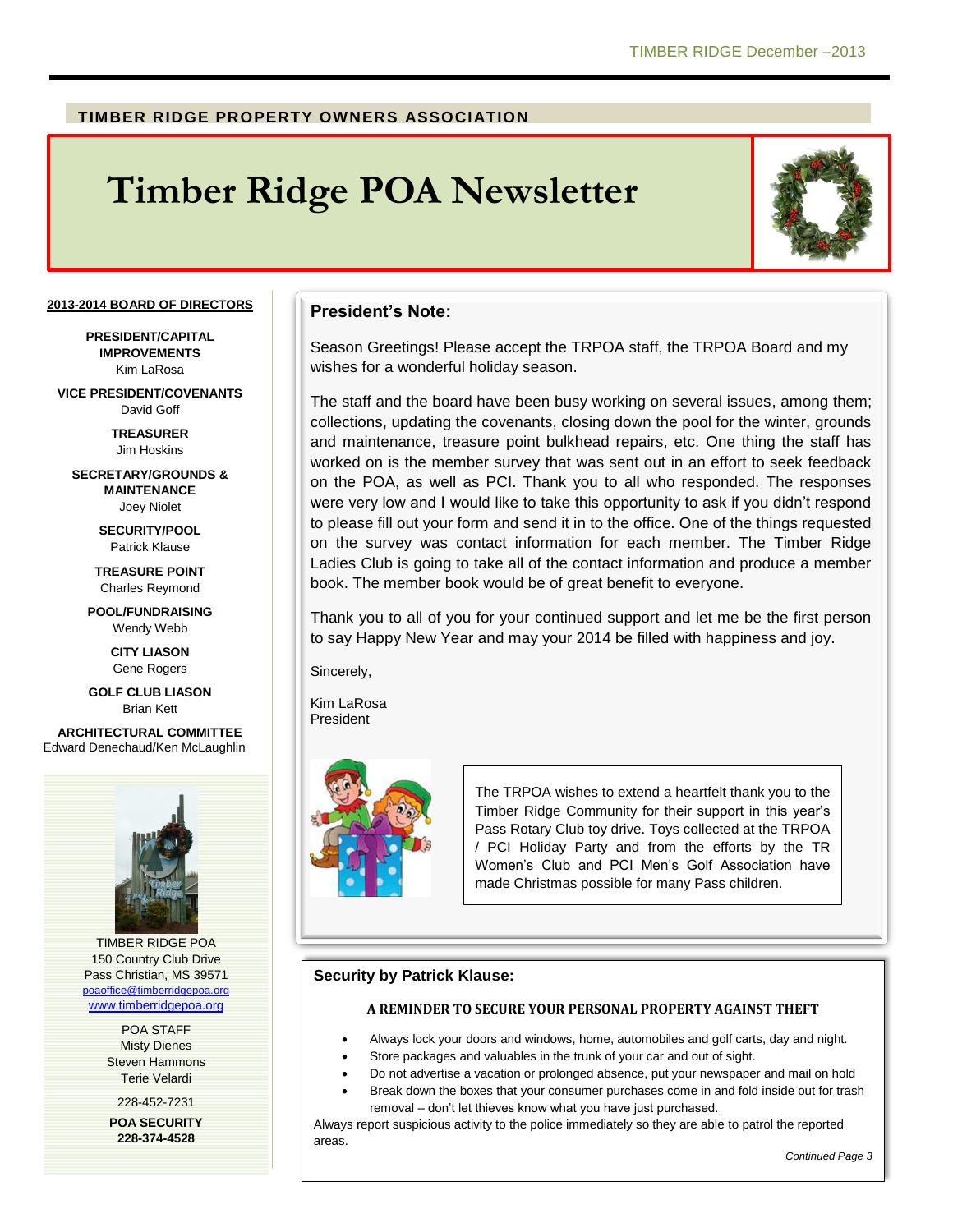# **COMBINED PROPERTIES / LOTS ~**

Effective April 2008, Timber Ridge POA made allowances for property owners who combine adjacent lots, into one property parcel, to have their annual dues adjusted to a per parcel basis.

Please note, there are specific guidelines to have your property recognized for annual dues reduction. The property must also be recognized by the county for property tax purposes to be deemed as one parcel. All paperwork to support the completion of this process must be submitted to the office with the new property parcel number clearly identifiable.

#### **Steps needed to legally combine properties in Timber Ridge:**

- 1. Property owners must first apply to the City of Pass Christian for a "Certificate of Re-Subdivision".
- 2. Once approved by the City the property owner must submit the "Certificate of Re-Subdivision" to the **Harrison County Tax Assessor's** office and request a **"Land Roll Change Request Form".** This form will have the Tax Assessor seal and identifies the lots, by parcel numbers, that are being combined and the "Parcel # to Keep".
- 3. Once the POA has this documentation on file we can combine the properties in to one account for dues assessment purposes.

The Harrison County Tax Assessor has recently sent out the 2013 tax bills. If your tax bill does not reflect a single parcel number with the combined lots in questions you may have additional steps to complete before the POA can make adjustments to your account.

### *Survey Says….*

The TRPOA is proud to announce that we have responded to your request. We are glad to report that we have installed new Barbeque grills at the pool available for family use.



Please enjoy this new amenity and remember to use safety and good housekeeping so they will last a long time. The pool is closed and will be reopening in 2014.

We want to thank everyone that participated in the Halloween event for 2013, along with the stops and hayride for the kids. The event was a wonderful success! Thank you again for all that planned, opened up their homes, and participated.

Don't miss out on getting your name in the **neighborhood directory.** This is a great resource for neighbors to reach you. This directory can bring together a buddy system in times of need. If you would like to be included in the directory, drop off your survey form to the POA office. Survey forms can be found on the POA website under current news.

I want to wish everyone a wonderful and safe holiday season and a fantastic new year! Respectfully,

Wendy Webb

| <b>Important Phone Numbers:</b>                     |              |
|-----------------------------------------------------|--------------|
| Pass Christian Police – Non Emergency               | 452-3300     |
| Pass Christian Code Office -<br>452-3316 / 452-3324 |              |
| <b>Pass Christian Public Works -</b>                | 452-3308     |
| <b>Pass Christian Animal Control -</b>              | 452-3308     |
| <b>Mississippi Power -</b>                          | 800-532-1502 |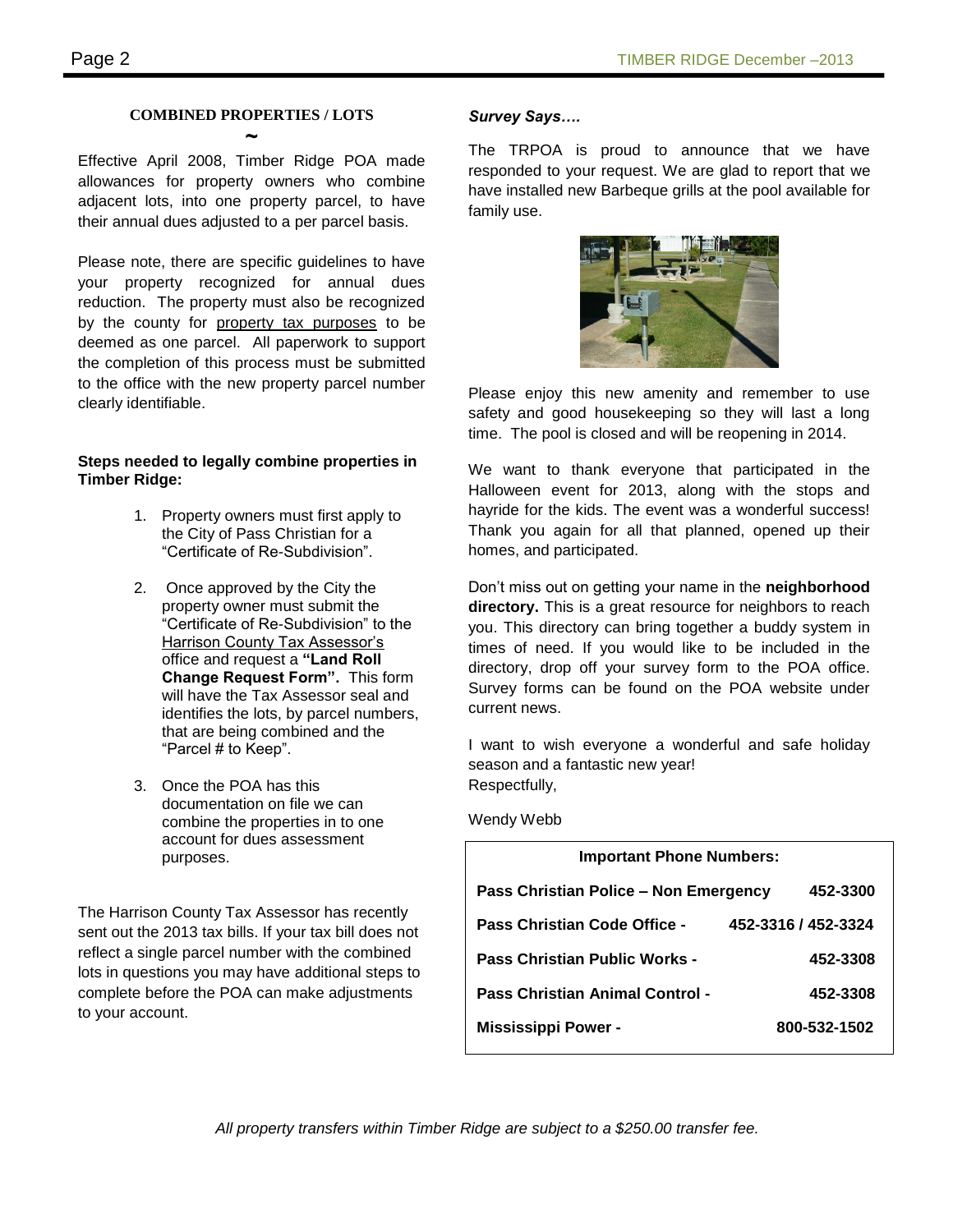#### Security *continued from page 1*

Swetman Security has resumed their regular work hours now that Halloween and Thanksgiving are over. Security issues in Timber Ridge have been very quiet lately. One of the main issues we've had recently is that on two occasions people tore up the grass at Treasure Point and at the end of Ridgewood using their trucks. The security camera at Treasure Point was able to get an image of one of the vehicles and the police were notified.

In the previous newsletter it was mentioned that the security cameras at the main entrances would be installed by now, but that has been put on hold. We are waiting for the road construction to be completed before we do the installations. At the Henderson entrance the road will be completely dug up in order to install the new culverts and there are phone and electrical lines that will need to be relocated.

Brief note from Victor Pickich, Alderman Ward 4:

#### Greetings!

Thank you all for your support this year. I am glad to announce that as a result of hard work with the city that you can see the efforts of the paving of the roads throughout Timber Ridge. I want to thank each and every one of you that supported me and working with me regarding this endeavor. As a team, we have been able to compile our resources, and I am pleased so far with the progress that has been made. There still is more paving to be done. To see a complete list please visit the city's website [www.ci.pass-christian.ms.us](http://www.ci.pass-christian.ms.us/)

The infrastructure work to improve drainage at the Henderson Avenue entrance has progressed with paving soon to follow. Thank you for your patience in this matter.

Again, I appreciate all your support and wish you and your families a safe holiday season.

# **Timber Ridge Women's Club Presents the 2014 Mardi Gras Golf Cart Parade**

**Saturday, February 15, 2014**

**Decorate your golf cart, bicycle, all-terrain vehicle or just come in costume and walk the parade route. Everyone is welcome**

> **Parade Starts at 2:00pm For more information on the parade please contact Judy @ 228-452-5629 ~**

**The TRWC meets on the 3rd Monday of each month.**

**For more information please contact President, Mary Lou Matthews at 228-452-3395**

## **Covenant Enforcement**

The POA would like to thank all of its members for their efforts in maintaining their properties.

Please remember these covenants are not in place to personally discriminate against any single community member but to promote what is in the best interests of the community as a whole. It is difficult for neighbors to live next door to abandoned homes and lots that have not been maintained to an acceptable standard. This is especially important for potential buyers who drive through our neighborhood.

#### **Collections:**

The POA continues to be successful in its efforts to resolve past due accounts through the Harrison County Court system. The next round of court fillings will take place in January. Members with past due accounts are urged to contact the office staff to facilitate payment arrangements.

For your convenience we now accept Visa, Master Card and American Express credit cards.